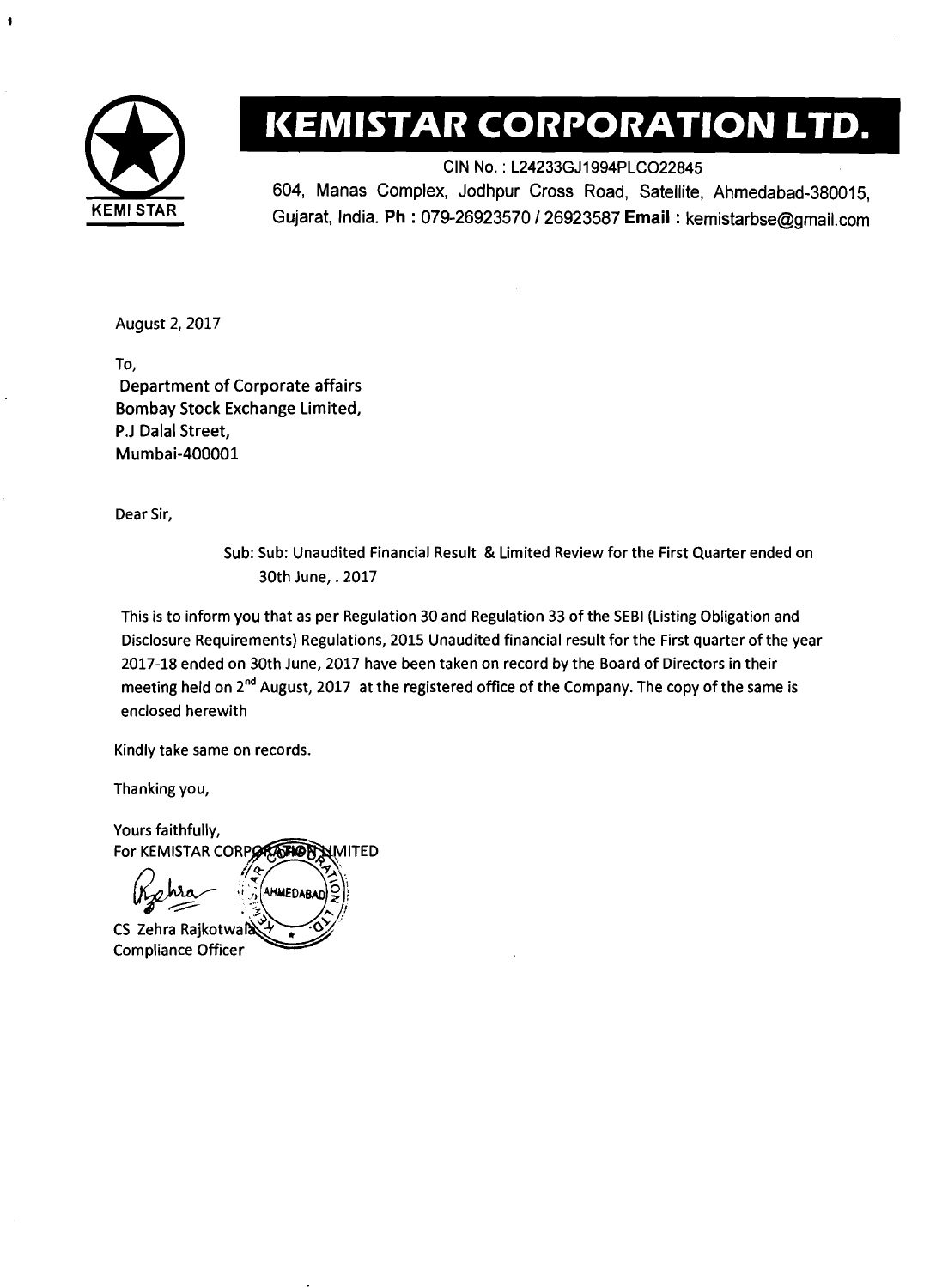

# **KEMISTAR CORPORATION LTD.**

CIN No. : L24233GJ1994PLC022845

604, Manas Complex, Jodhpur Cross Road, Satellite, Ahmedabad-380015, Gujarat, India. Ph : 079-26923570 I26923587 **Email** : kemistarbse@gmail.com

STATEMENT OF STANDALONE AUDITED FINANCIAL RESULTS FOR THE QUARTER ENDED 30th JUNE, 2017 UNDER REGULATION 33 OF SEBI (LISTING AND DISCLOSURE REQUIREMENTS) REGULATION.2016

|                         | (in Lacs Except Per Share Data)                                         |                  |                  |                        |                      |
|-------------------------|-------------------------------------------------------------------------|------------------|------------------|------------------------|----------------------|
|                         |                                                                         | Quarter          |                  |                        | Year Ended           |
| Sr.                     | <b>Particulars</b>                                                      | 3 months         | corresponding 3  | Year to date figures   | Year to date figures |
| No.                     |                                                                         | ended            | months ended     | for the current period | of the previous year |
|                         |                                                                         |                  |                  | ended                  | ended                |
|                         |                                                                         | 1-Apr-2017       | 1-Jan-2017       | 1-Apr-2016             | 1-Apr-2016           |
|                         |                                                                         | 30-Jun-2017      | 31-Mar-2017      | 30-Jun-2016            | 31-Mar-2017          |
|                         |                                                                         | <b>Unaudited</b> | <b>Unaudited</b> | <b>Unaudited</b>       | <b>Audited</b>       |
|                         |                                                                         |                  |                  |                        |                      |
| 1                       | <b>Revenue from Operations</b>                                          | 15.07            | 27.00            | 29.73                  | 99.71                |
| $\overline{2}$          | Other Income                                                            |                  | 5.36             |                        | 5.36                 |
| 3                       | <b>Total Revenue (I+II)</b>                                             | 15.07            | 32.36            | 29.73                  | 105.06               |
| 4                       | <b>EXPENSES</b>                                                         |                  |                  |                        |                      |
|                         | (a) Cost of Materials Consumed                                          |                  | $\blacksquare$   |                        | $\ddot{\phantom{0}}$ |
|                         | (b) Purchases of Stock-In-Trade                                         | 8.71             | 4.12             | 18.86                  | 52.19                |
|                         | (c) Changes in Inventories of Finished Goods, Work-In-                  | $-0.16$          | 0.91             | 0.36                   | 2.28                 |
|                         | Progress and Stock-In-Trade - (Increase) / Decrease                     |                  |                  |                        |                      |
|                         | (d) Employees Benefit Expenses                                          | 1.40             | 5.14             | 3.70                   | 14.51                |
|                         | (e) Depreciation & Amortization Expenses                                |                  | 0.15             | 0.00                   | 0.15                 |
|                         | (f) financial costs                                                     |                  |                  | 0.00                   |                      |
|                         | (g) Other Expenses                                                      | 4.65             | 19.64            | 5.85                   | 31.33                |
|                         | <b>Total Expenses</b>                                                   | 14.60            | 29.96            | 28.77                  | 100.45               |
| 5                       | Profit/(Loss) Before Exceptional Items& extraordinary                   | 0.47             | 2.41             | 0.96                   | 4.62                 |
|                         | items & tax (3-5)                                                       |                  |                  |                        |                      |
| 6                       | <b>Exceptional Items</b>                                                | 0.00             | 0.00             | 0.00                   | 0.00                 |
| $\overline{\mathbf{z}}$ | Profit/(Loss) Before extraordinary items & tax                          | 0.47             | 2.41             | 0.96                   | 4.62                 |
| 8                       | <b>Extraordinary items</b>                                              | 0.00             | 0.00             | 0.00                   | 0.00                 |
| 9                       | Profit/(Loss) Before Tax (7-8)                                          | 0.47             | 2.41             | 0.96                   | 4.62                 |
| 10                      | less: Tax Expense                                                       |                  |                  |                        |                      |
|                         | (a) Current tax                                                         | 0.00             | 1.02             | 0.00                   | 1.02                 |
|                         | (b) Deferred tax                                                        |                  |                  |                        |                      |
| 11                      | Net Profit / (Loss) for the period from continuing<br>operations (9-10) | 0.47             | 1.39             | 0.96                   | 3.60                 |
| 12                      | Profit / (loss) for the period from discontinuing                       | 0.00             | 0.00             | 0.00                   | 0.00                 |
|                         | operations                                                              |                  |                  |                        |                      |
| 13                      | Tax expenses of discontinuing operation                                 | 0.00             | 0.00             | 0.00                   | 0.00                 |
| 14                      | Net Profit / (Loss) from discontinuing operations (12-                  | 0.00             | 0.00             | 0.00                   | 0.00                 |
|                         | 13)                                                                     |                  |                  |                        |                      |
| 15                      | Profit / (Loss) for the period (11+14)                                  |                  |                  |                        |                      |
| 16                      | share of Profit/(loss) of associates                                    | 0                | 0.00             | 0.00                   | 0.00                 |
| 17                      | Minority Interest                                                       | <b>NIL</b>       | <b>NIL</b>       | <b>NIL</b>             | NIL                  |
| 18                      | Profit / (Loss) for the period (15+16+17)                               | 0.47             | 1.39             | 0.96                   | 3.60                 |
| 19                      | Paid-Up Equity Share Capital (Face Value of Rs. 10/- Per                | 67.14            | 67.14            | 67.14                  | 67.14                |
|                         | Share)                                                                  |                  |                  |                        |                      |
| 20                      | Reserve excluding Revaluation Reserves as per balance                   | 6.22             |                  | 2.62                   | 6.22                 |
|                         | sheet of previous accounting year                                       |                  |                  |                        |                      |
|                         |                                                                         |                  |                  |                        |                      |
| 21                      | <b>Earnings Per Share</b>                                               |                  |                  |                        |                      |
|                         | a) Basic                                                                | 0.07             | 0.015            | 0.015                  | 0.54<br>0.54         |
|                         | b) Diluted                                                              | 0.07             | 0.015            | 0.015                  |                      |

Notes: The above statement of unaudited financial results for the quarter ended 30<sup>th</sup> June, 2017 has been reviewed by the audit committee and approved by the Board of Directors at their meeting held on 2<sup>nd</sup> August, 2017.

Previous figure regroup, wherever necessary

**For, Kemistar Corporation Limi** RP, **HMEDAB** aan T **Managing Director** (DIN-01157786)

Place: Ahmedabad Date: 2nd August, 2017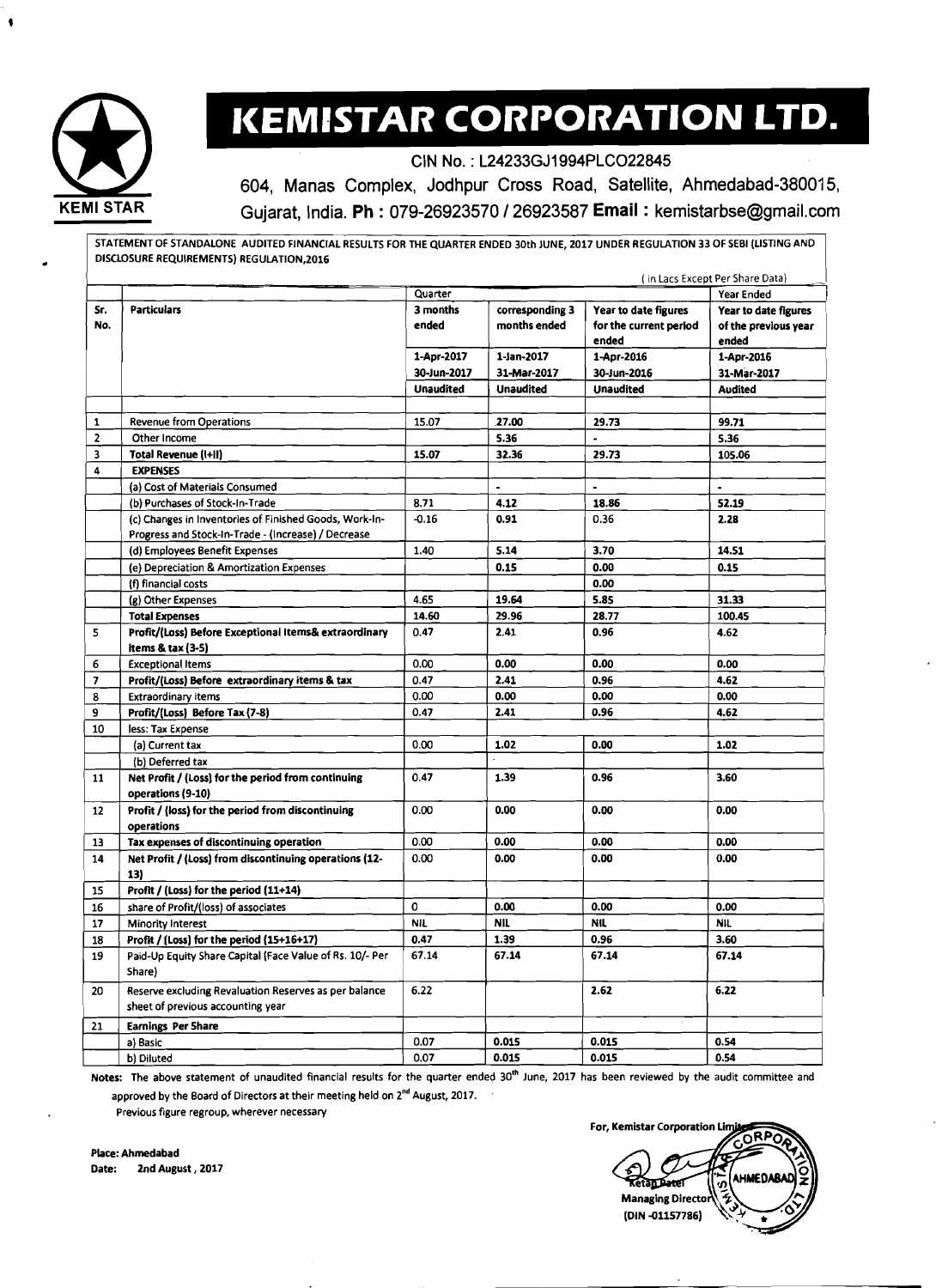

## **KEMISTAR CORPORATION LTD.**

CIN No. : L24233GJ1994PLC022845

604, Manas Complex, Jodhpur Cross Road, Satellite, Ahmedabad-380015, **KEMl STAR** Gujarat, India. **Ph** : 079-26923570 I26923587 **Email** : kemistarbse@gmail.com

STATEMENT OF ASSETS AND LIABILITIES

| Sr. No.                 | <b>Particulars</b><br>.                                           | As at June 30, 2017         | As at March 31, 2017 |
|-------------------------|-------------------------------------------------------------------|-----------------------------|----------------------|
|                         |                                                                   | (un audited)<br><u>mana</u> | (Audited)            |
| A                       | <b>EQUITY AND LIABILITIES</b>                                     |                             |                      |
| $\mathbf{1}$            | Shareholders' Funds                                               |                             |                      |
|                         | (a) Share Capital                                                 | 67.14                       | 67.14                |
|                         | (b) Reserves and Surplus                                          | 6.69                        | 6.22                 |
|                         | (c) Money Received Against Share Warrants                         | 0.00                        | 0.00                 |
|                         |                                                                   | 73.83                       | 73.36                |
| $\mathbf{z}$            | <b>Share Application Money Pending Allotment</b>                  |                             |                      |
| $\overline{\mathbf{3}}$ | <b>Non Current Liabilities</b>                                    |                             |                      |
|                         | (a) Long Term Borrowings                                          |                             |                      |
|                         | (b) Deferred Tax Liabilities (Net)                                |                             | 0.271                |
|                         | (c) Other Long Term Liabilities                                   |                             | $\overline{a}$       |
|                         | (d) Long Term Provisions                                          |                             |                      |
|                         |                                                                   | 0.00                        | 0.271                |
| 4                       | <b>Current Liabilities</b>                                        |                             |                      |
|                         | (a) Short Term Borrowings                                         |                             |                      |
|                         | (b) Trade Payables                                                | 29.97                       | 19.47                |
|                         | total outstanding dues of micro enterprises and small<br>(1)      |                             |                      |
|                         | enterprises; and                                                  |                             |                      |
|                         | (II)<br>(II) total outstanding dues of creditors other than micro |                             |                      |
|                         | enterprises and small enterprises.".]                             |                             |                      |
|                         | (c) Other Current Liabilities                                     | 0.27                        | 4.91                 |
|                         | (d) Short Term Provisions                                         | 5.23                        | 6.12                 |
|                         |                                                                   | 35.47                       | 30.50829             |
|                         | TOTAL EQUITY AND LIABILITIES                                      | 109.30                      | 104.14               |
| В                       | <b>ASSETS</b>                                                     |                             |                      |
| $\mathbf{1}$            | <b>Non Current Assets</b>                                         |                             |                      |
|                         | (a) Fixed Assets                                                  |                             |                      |
|                         | i) tangible assets                                                | 4.47                        | 4.47                 |
|                         | ii) intangible assets                                             |                             |                      |
|                         | iii) capital work in progress                                     |                             |                      |
|                         | (b) Non Current Investments                                       |                             |                      |
|                         | (c) deferred tax assets (net)                                     |                             |                      |
|                         | (c) Long Term Loans and Advances                                  |                             |                      |
|                         | (d) Other Non Current Assets                                      |                             |                      |
|                         |                                                                   | 4.47                        | 4.47                 |
| $\mathbf{z}$            | <b>Current Assets</b>                                             |                             |                      |
|                         | (a) Current Investments                                           | 92.13                       | 42.43                |
|                         | (b) Inventories                                                   | 0.56                        | 0.40                 |
|                         | (c) Trade Receivables                                             | 4.86                        | 34.55                |
|                         | (d) Cash and Cash Equivalents                                     | 6.58                        | 20.93                |
|                         | (e) Short Term Loans and Advances                                 | 0.70                        | 1.349                |
|                         | (f) Other Current Assets                                          |                             |                      |
|                         |                                                                   | 104.83                      | 99.66                |
|                         | <b>TOTAL ASSETS</b>                                               | 109.30                      | 104.13               |
|                         |                                                                   |                             |                      |

Place: Ahrnedabad Date: **02/08/2017** 

**ORPO** For, Kemistar Corporation EDA **Managing Director** (DIN-01157786)